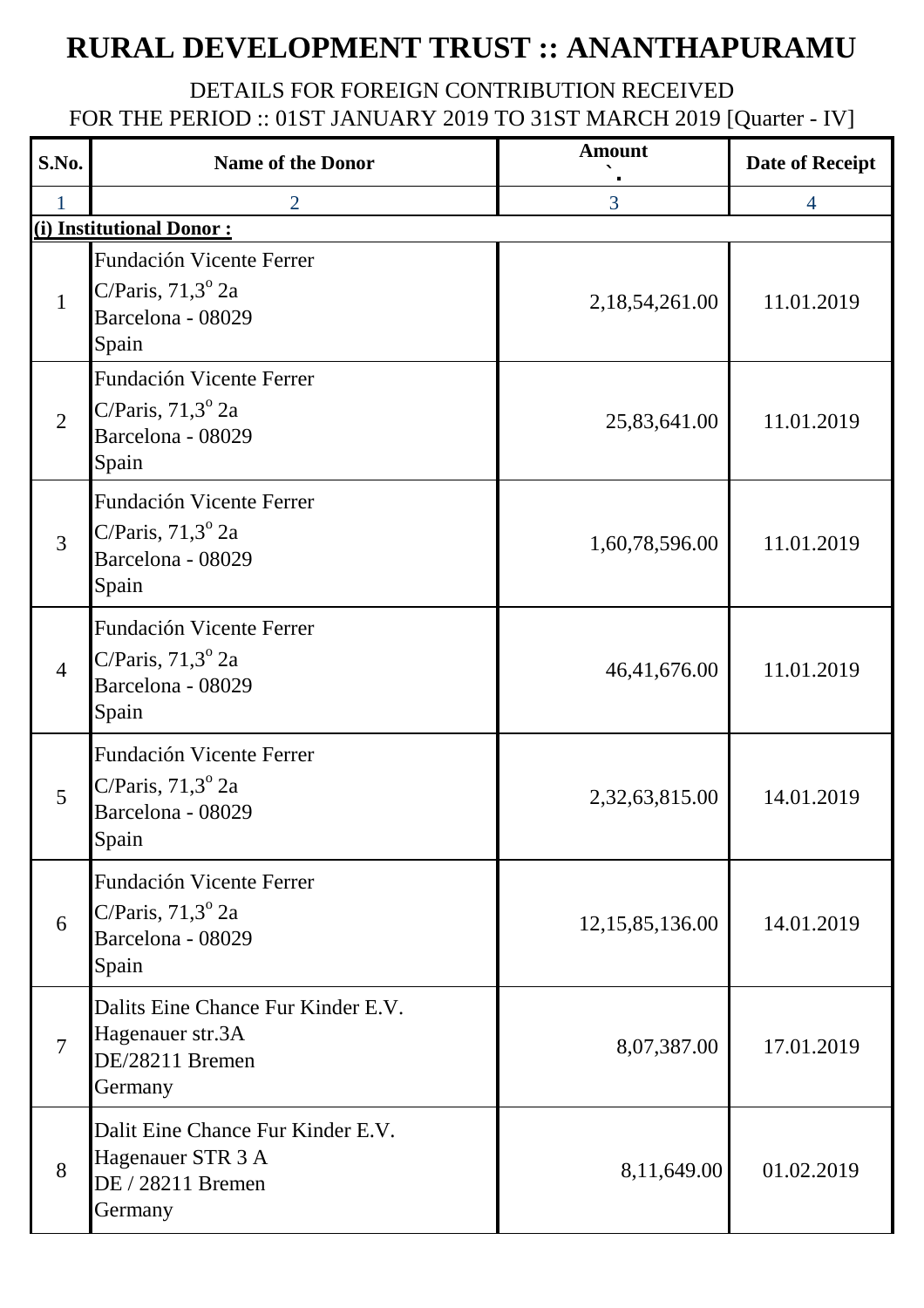| S.No.        | <b>Name of the Donor</b>                                                                          | <b>Amount</b>   | <b>Date of Receipt</b> |
|--------------|---------------------------------------------------------------------------------------------------|-----------------|------------------------|
| $\mathbf{1}$ | $\overline{2}$                                                                                    | $\overline{3}$  | $\overline{4}$         |
| 9            | <b>Stiftung Vicente Ferrer GGMBH</b><br>2/3 Carrer De Paris 71 3/ES<br>08029 Barcelona<br>Spain   | 26,40,423.00    | 04.02.2019             |
| 10           | Fundación Vicente Ferrer<br>C/Paris, $71,3^{\circ}$ 2a<br>Barcelona - 08029<br>Spain              | 2,08,95,223.00  | 08.02.2019             |
| 11           | Fundación Vicente Ferrer<br>C/Paris, $71,3^{\circ}$ 2a<br>Barcelona - 08029<br>Spain              | 3,91,35,782.00  | 08.02.2019             |
| 12           | Fundación Vicente Ferrer<br>C/Paris, $71,3^{\circ}$ 2a<br>Barcelona - 08029<br>Spain              | 7,01,92,801.00  | 11.02.2019             |
| 13           | Fundación Vicente Ferrer<br>C/Paris, $71,3^{\circ}$ 2a<br>Barcelona - 08029<br>Spain              | 10,36,89,714.00 | 11.02.2019             |
| 14           | Fundación Vicente Ferrer<br>C/Paris, $71,3^{\circ}$ 2a<br>Barcelona - 08029<br>Spain              | 5,99,73,175.00  | 11.02.2019             |
| 15           | The Anganwadi Project<br>C/o 25, Pacific Street<br>Watson Bay 2030<br><b>NSW Australia</b>        | 50.00           | 12.02.2019             |
| 16           | The Anganwadi Project<br>C/o 25, Pacific Street<br><b>Watson Bay 2030</b><br><b>NSW Australia</b> | 2,03,024.30     | 20.02.2019             |
| 17           | Dalit Eine Chance Fur Kinder E.V.<br>Hagenauer STR 3 A<br>DE / 28211 Bremen<br>Germany            | 93,270.00       | 06.03.2019             |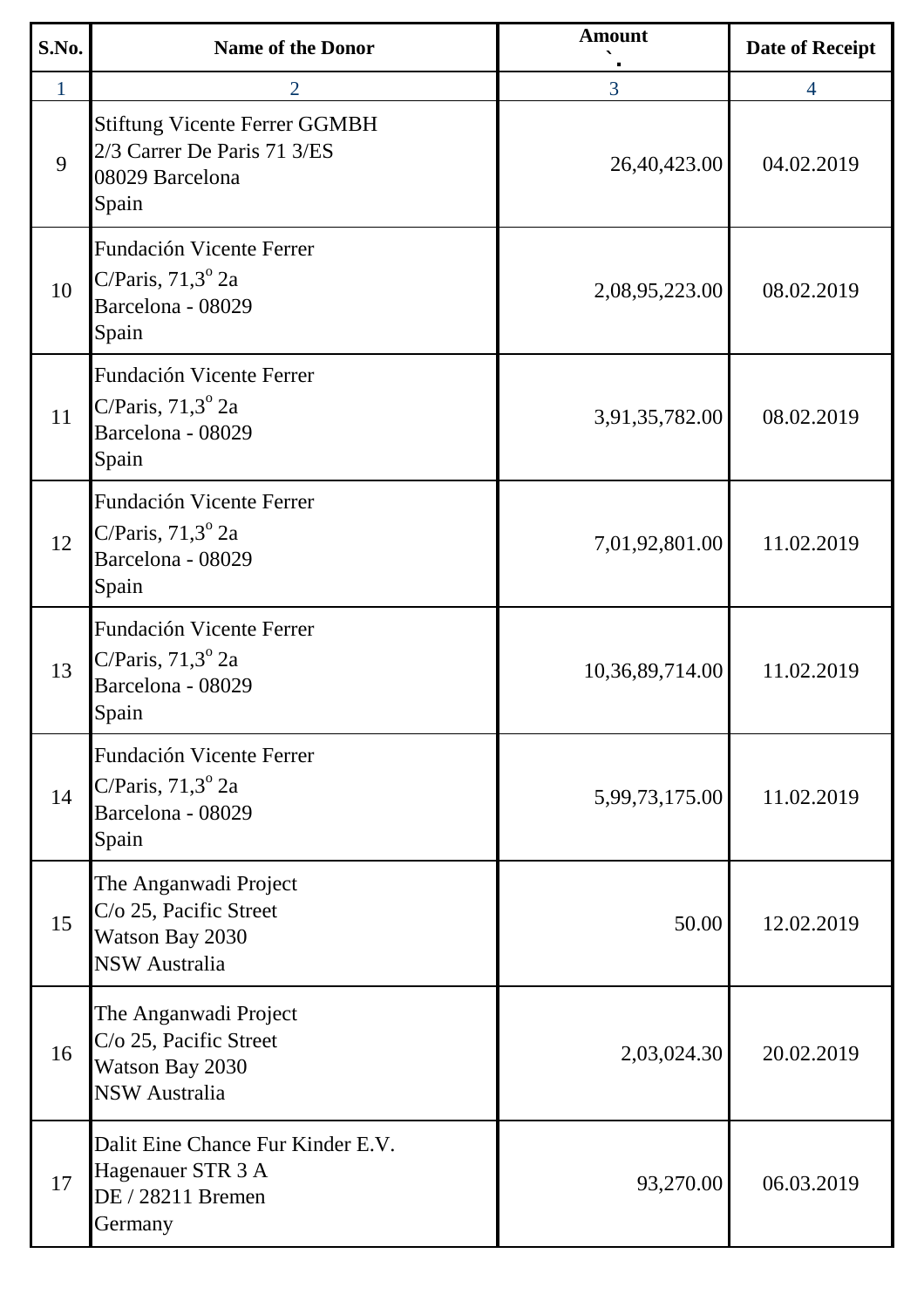| S.No.        | <b>Name of the Donor</b>                                                                                                             | <b>Amount</b>       | <b>Date of Receipt</b> |
|--------------|--------------------------------------------------------------------------------------------------------------------------------------|---------------------|------------------------|
| $\mathbf{1}$ | $\overline{2}$                                                                                                                       | 3                   | $\overline{4}$         |
| 18           | Vicente Ferrer Foundataion, USA<br>1875 Connecticut Ave, NW, 10th Floor<br>Washington, D.C. 20009<br><b>United States of America</b> | 31,21,953.00        | 07.03.2019             |
| 19           | Fundación Vicente Ferrer<br>C/Paris, $71,3^{\circ}$ 2a<br>Barcelona - 08029<br>Spain                                                 | 70,26,729.00        | 11.03.2019             |
| 20           | Fundación Vicente Ferrer<br>C/Paris, $71,3^{\circ}$ 2a<br>Barcelona - 08029<br>Spain                                                 | 1,71,93,246.00      | 11.03.2019             |
| 21           | Fundación Vicente Ferrer<br>C/Paris, $71,3^{\circ}$ 2a<br>Barcelona - 08029<br>Spain                                                 | 1,96,07,715.00      | 12.03.2019             |
| 22           | Fundación Vicente Ferrer<br>C/Paris, $71,3^{\circ}$ 2a<br>Barcelona - 08029<br>Spain                                                 | 35,38,259.00        | 12.03.2019             |
| 23           | Fundación Vicente Ferrer<br>C/Paris, $71,3^{\circ}$ 2a<br>Barcelona - 08029<br>Spain                                                 | 1,99,25,523.00      | 12.03.2019             |
| 24           | Fundación Vicente Ferrer<br>C/Paris, $71,3^{\circ}$ 2a<br>Barcelona - 08029<br>Spain                                                 | 11,79,85,280.00     | 13.03.2019             |
| 25           | Fundación Vicente Ferrer<br>C/Paris, $71,3^{\circ}$ 2a<br>Barcelona - 08029<br>Spain                                                 | 1,96,64,607.00      | 13.03.2019             |
|              | (i) INSTITUTIONAL DONORS SUB TOTAL : `.                                                                                              | 69, 65, 12, 935. 30 |                        |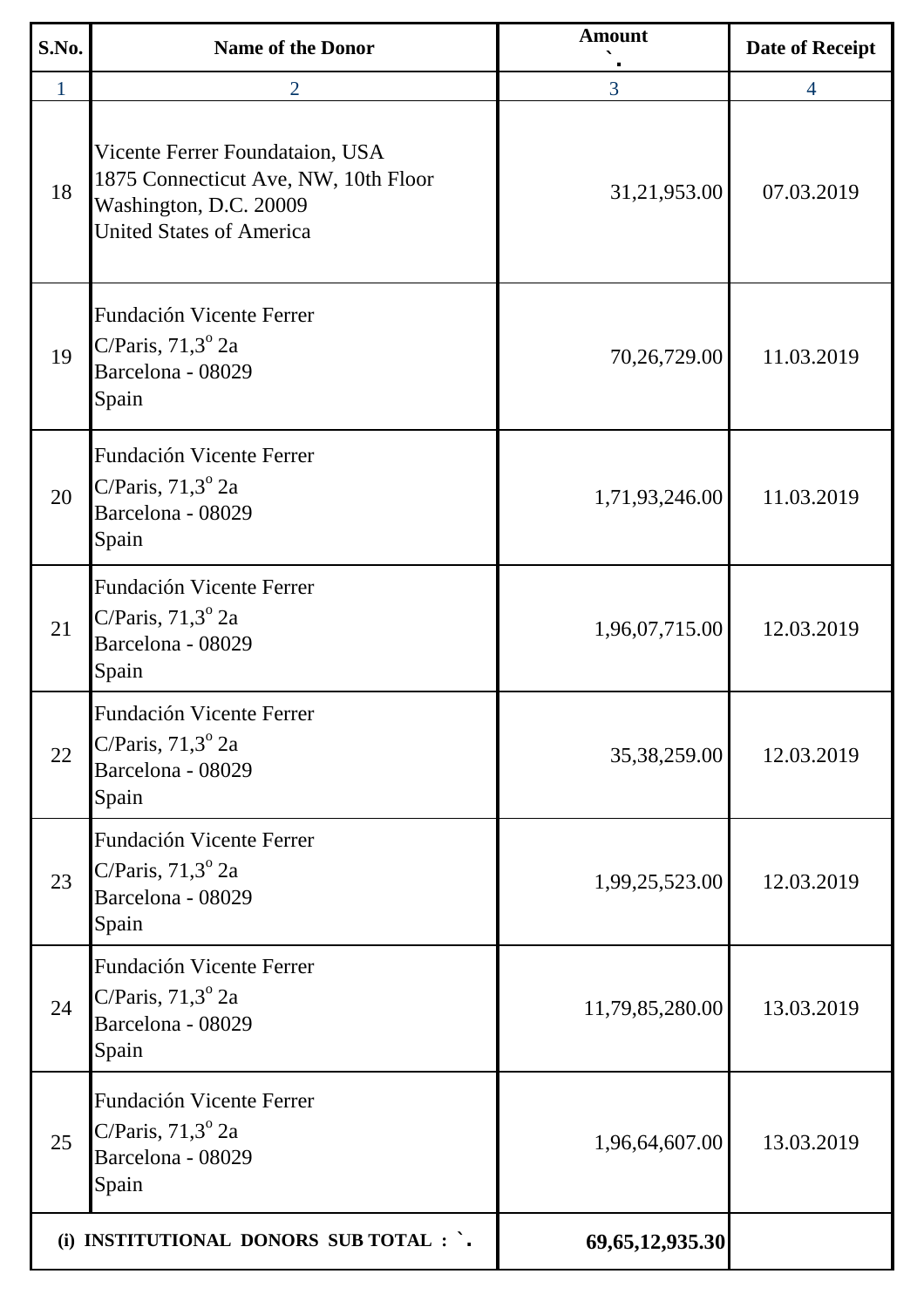| S.No.          | <b>Name of the Donor</b>                                                                                             | <b>Amount</b>  | <b>Date of Receipt</b> |
|----------------|----------------------------------------------------------------------------------------------------------------------|----------------|------------------------|
| $\mathbf{1}$   | $\overline{2}$                                                                                                       | $\overline{3}$ | $\overline{4}$         |
|                | (ii) Individual Donors :                                                                                             |                |                        |
| $\mathbf{1}$   | Ana Fisas Armengol<br>Associacion Catalana De La<br><b>Empresa Familiar Ascef</b><br><b>Barcelona</b><br>Spain       | 2,51,680.00    | 21.01.2019             |
| $\overline{2}$ | Maria Carrascosa Llopis<br>C/Fragonard 6 08397<br>Pineda De Mar<br><b>Barcelona</b><br>Spain                         | 3,098.00       | 03.01.2019             |
| 3              | Beatriz Sampedro Ferreiro<br>C/Rosalia De Castro 50 PA 5°E<br>36001 Pontevedra<br>Spain                              | 1,542.00       | 04.01.2019             |
| $\overline{4}$ | Beatriz Sampedro Ferreiro<br>C/Rosalia De Castro 50 PA 5°E<br>36001 Pontevedra<br>Spain                              | 7,710.00       | 04.01.2019             |
| 5              | <b>Beatriz Sampedro Ferreiro</b><br>C/Rosalia De Castro 50 PA 5°E<br>36001 Pontevedra<br>Spain                       | 7,710.00       | 04.01.2019             |
| 6              | Cristina Creixans Rieradevall<br>C/Terri Num 5 Z0 Zno Grona 17003<br>Spain                                           | 1,542.00       | 04.01.2019             |
| 7              | Cristina Creixans Rieradevall<br>C/Terri Num 5 Z0 Zno Grona 17003<br>Spain                                           | 1,542.00       | 04.01.2019             |
| 8              | Assumpta Gabarro Martorell<br>C/ Major $N^{\circ}$ 27 1<br><b>Torrelles De Llobregat</b><br>08629 Barcelona<br>Spain | 3,855.00       | 04.01.2019             |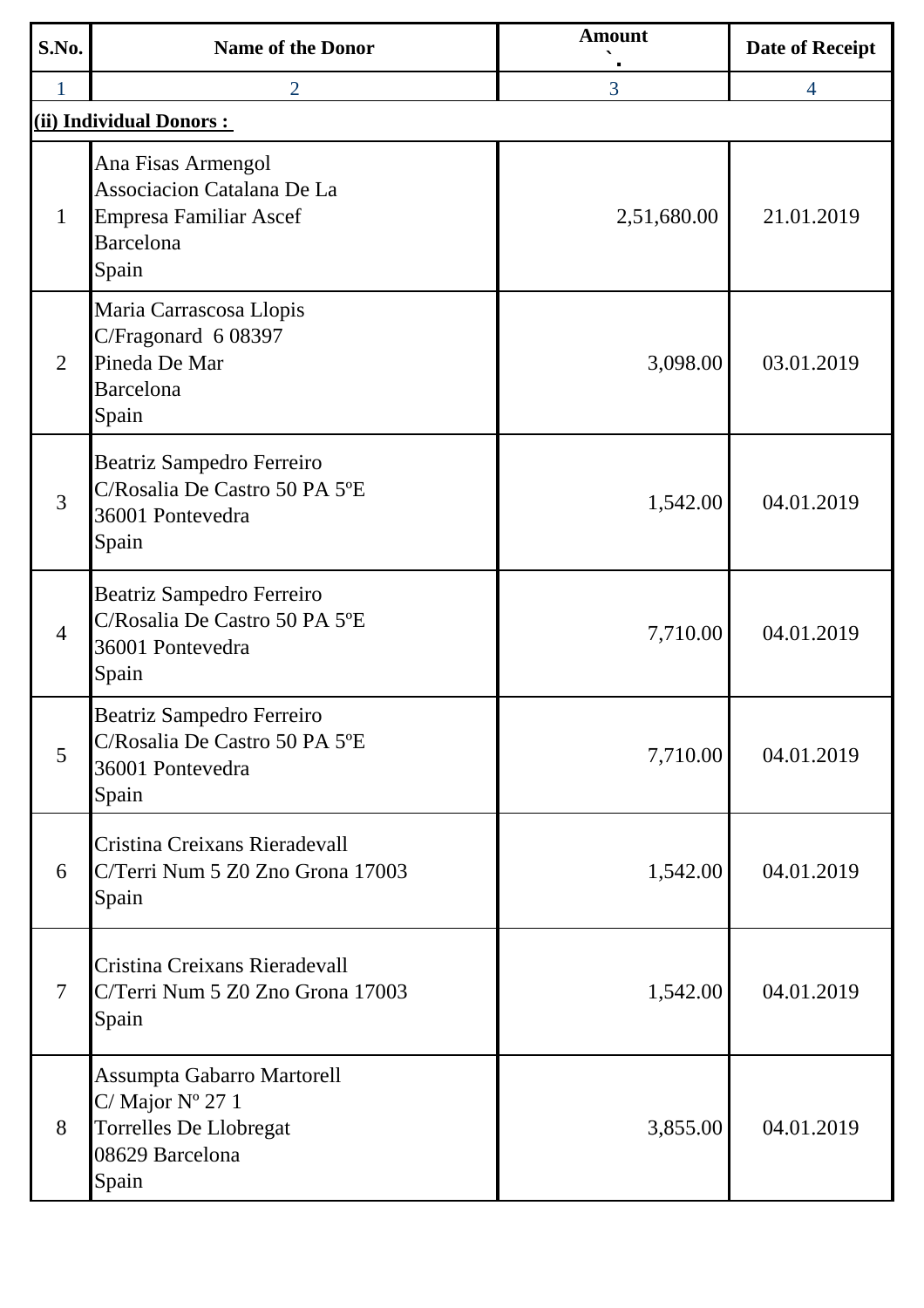| S.No.        | <b>Name of the Donor</b>                                                                                   | <b>Amount</b>  | <b>Date of Receipt</b> |
|--------------|------------------------------------------------------------------------------------------------------------|----------------|------------------------|
| $\mathbf{1}$ | $\overline{2}$                                                                                             | $\overline{3}$ | 4                      |
| 9            | Vanesa Granja Gutierrez<br>08860 Castelldefcis<br>Barcelona<br>Spain                                       | 1,542.00       | 04.01.2019             |
| 10           | Juan Vivas Valls<br>Calle Eduardo Marquina 8<br>08397 Pineda De Mar<br>Barcelona<br>Sapin                  | 1,533.00       | 07.01.2019             |
| 11           | Maria Luisa Hernandez Corral<br>Calle Toce Marta Franco<br>6ESC Izquie 3°F<br>20305 Irun Gipuzkoa<br>Spain | 383.25         | 07.01.2019             |
| 12           | <b>Chinnasane Damodar Reddy</b><br>19, Country Side Drive<br>Sudbury Ontario<br>P3 E 5 A2<br>Canada        | 12,000.00      | 07.01.2019             |
| 13           | Ana Rosa Cardenes Santana<br>C/Pintor Manolo Millares 35<br>35310 - Las Palmas<br>Spain                    | 7,078.50       | 21.01.2019             |
| 14           | Jose Luis Lopez Guillen<br>Cami Del Mig 4B 1° 2°<br>08338 Premia De Dalt<br>Barcelona<br>Spain             | 7,865.00       | 21.01.2019             |
| 15           | Luis Martin Alejandro<br>C/Helmanov Garcia Tone 11<br>35005 Las Palmas G.C<br>Spain                        | 2,200.00       | 23.01.2019             |
| 16           | Lluis Ignasi Pastrana Icart<br>Calle Mediona 6 43003<br>Tarragona<br>Spain                                 | 54,985.00      | 24.01.2019             |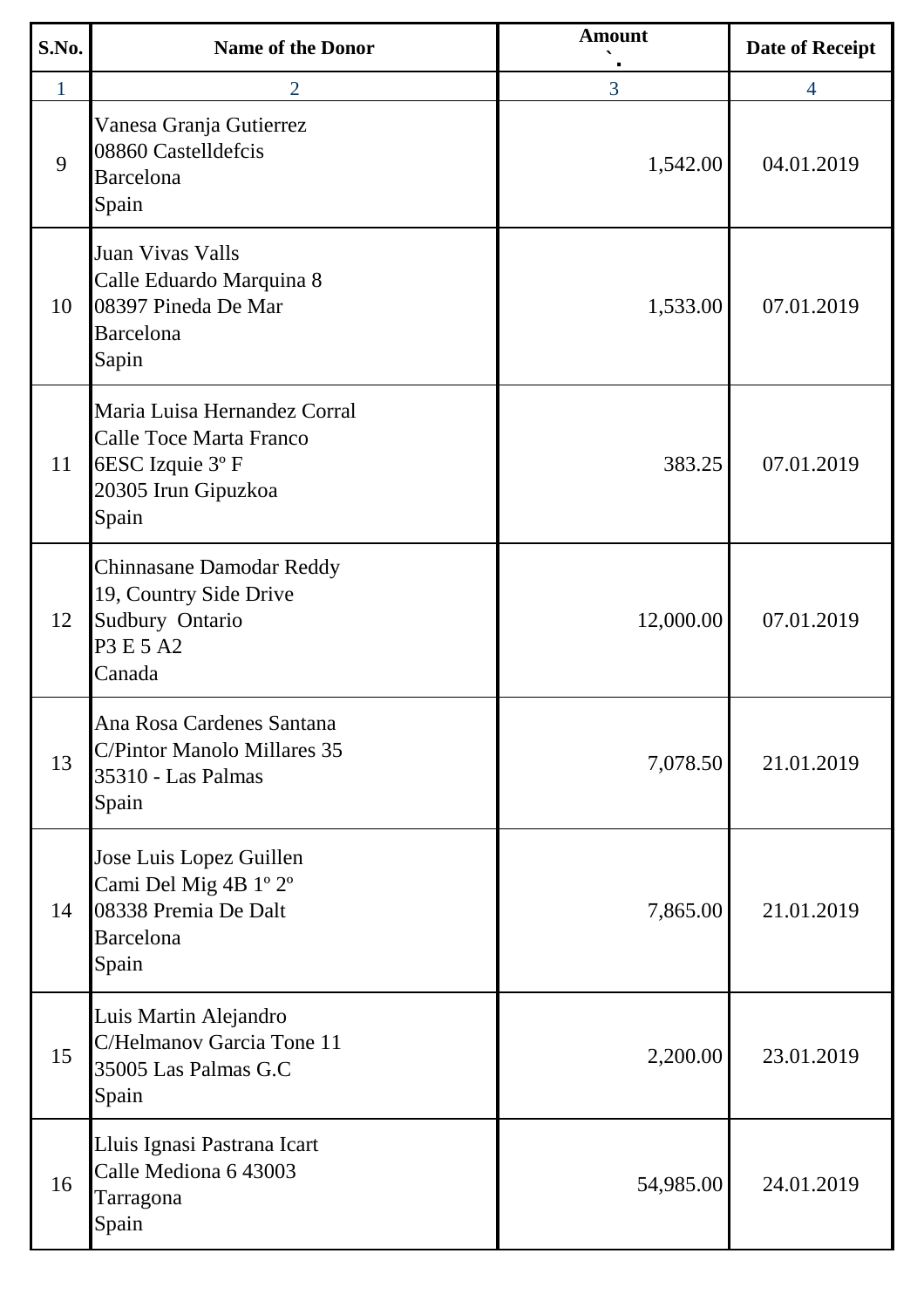| S.No.        | <b>Name of the Donor</b>                                                                                           | <b>Amount</b> | <b>Date of Receipt</b> |
|--------------|--------------------------------------------------------------------------------------------------------------------|---------------|------------------------|
| $\mathbf{1}$ | $\overline{2}$                                                                                                     | 3             | $\overline{4}$         |
| 17           | <b>Carmen Tarres Pomareda</b><br>M <sup>a</sup> Dolores Caro Jimenes<br>C/ Riera 23<br>Calella 08370<br>Spain      | 1,571.00      | 24.01.2019             |
| 18           | Maruja Ortiz Humada<br>Avenida Del Puente De Carlos 11C 38 1 <sup>0</sup> D<br>39200 Reinosa<br>Cantabria<br>Spain | 1,571.00      | 24.01.2019             |
| 19           | Rosa Garcia Valbuena<br>Calle La Serna Nº 103<br>24007 Leon<br>Spain                                               | 3,300.00      | 28.01.2019             |
| 20           | Camilo Macias Zahinos<br>Calle La Serna 103<br>24007 Leon<br>Spain                                                 | 1,320.00      | 28.01.2019             |
| 21           | Raffaele Olivier<br>Joan La Mote 6-B<br>Tarragona Catalunya<br>Spain                                               | 31,460.00     | 28.01.2019             |
| 22           | Lopez Vidal Maria Jesus<br>Calle Lucas De Tuy 2 4 F<br>24002 Leon<br>Spain                                         | 3,932.50      | 28.01.2019             |
| 23           | Lopez Vidal Maria Jesus<br>Calle Lucas De Tuy 2 4 F<br>24002 Leon<br>Spain                                         | 3,932.50      | 28.01.2019             |
| 24           | Garcia Valbuena Maria Angeles<br>Avd Nocedo 67 3 B<br>24007 Leon<br>Spain                                          | 3,932.50      | 28.01.2019             |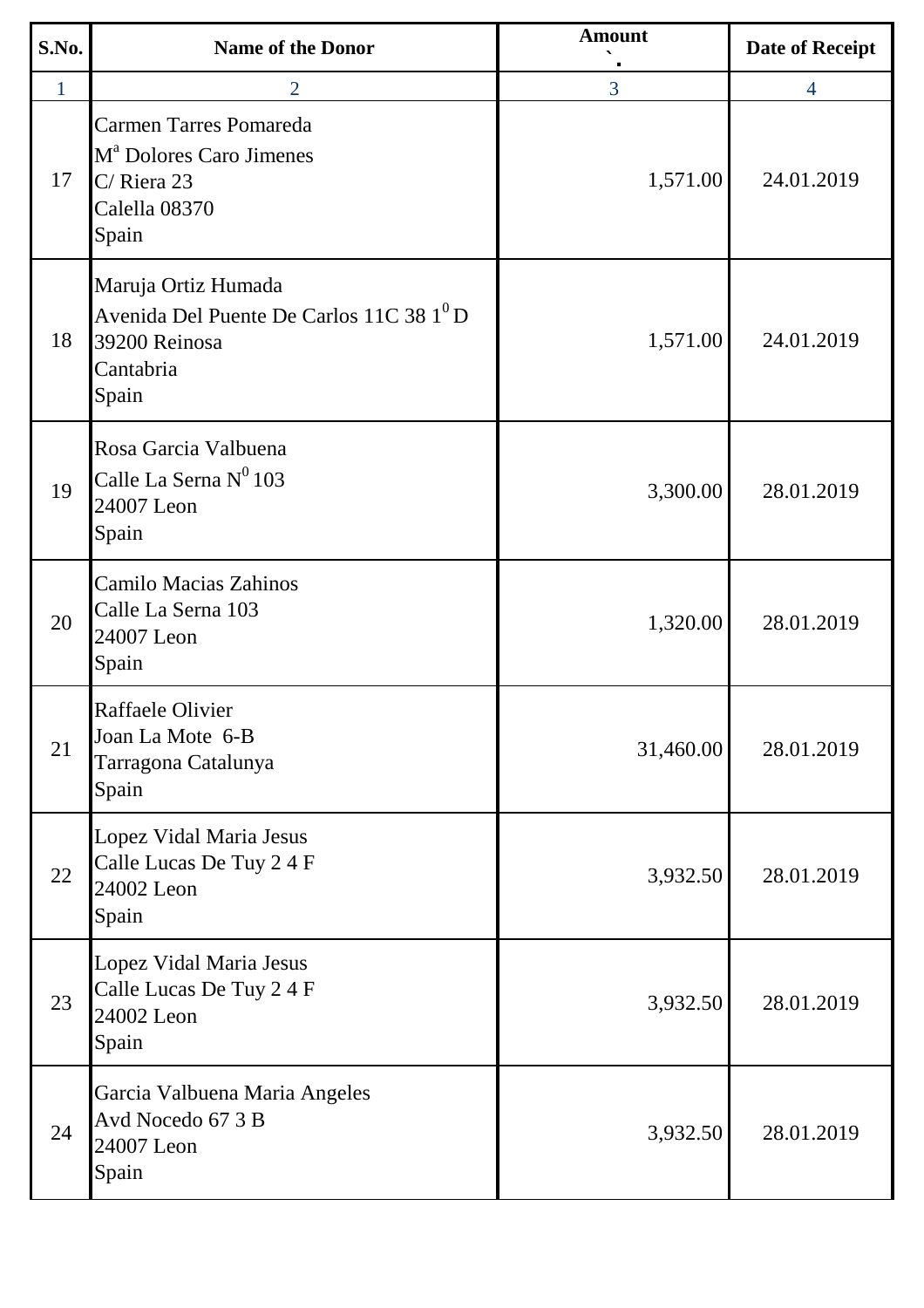| S.No. | <b>Name of the Donor</b>                                                                               | <b>Amount</b>  | <b>Date of Receipt</b> |
|-------|--------------------------------------------------------------------------------------------------------|----------------|------------------------|
| 1     | $\overline{2}$                                                                                         | $\overline{3}$ | $\overline{4}$         |
| 25    | Macias Zahinos Camilo<br>Calle La Serna 103<br>24007 Leon<br>Spain                                     | 1,573.00       | 28.01.2019             |
| 26    | Macias Zahinos Camilo<br>Calle La Serna 103<br>24007 Leon<br>Spain                                     | 1,573.00       | 28.01.2019             |
| 27    | Yolanda Guerra<br>M <sup>a</sup> Boloves Jorge Menclozo<br>C/Echegaray 35 B<br>Las Palmas 6.C<br>Spain | 1,573.00       | 28.01.2019             |
| 28    | Francisco Jorquera Plaza<br>E Jercito Aire<br>24008 Leon<br>Spain                                      | 7,865.00       | 28.01.2019             |
| 29    | Calvo Rubio Silke<br>Calle Andorra 61 2C<br>28043 Madrid<br>Spain                                      | 3,935.00       | 29.01.2019             |
| 30    | Jorge Mendoza Maria Dolores<br>Calle Echegaray 35 B 35011<br>Las Palmas De Gran Canaria<br>Spain       | 1,574.00       | 29.01.2019             |
| 31    | Jorge Mendoza Maria Dolores<br>Calle Echegaray 35 B 35011<br>Las Palmas De Gran Canaria<br>Spain       | 1,574.00       | 29.01.2019             |
| 32    | <b>Blanca Escabias Ruano</b><br>$C$ /Apolo 5 1<br>28850 Torrejon De Ardoz<br>Madrid<br>Spain           | 3,947.50       | 30.01.2019             |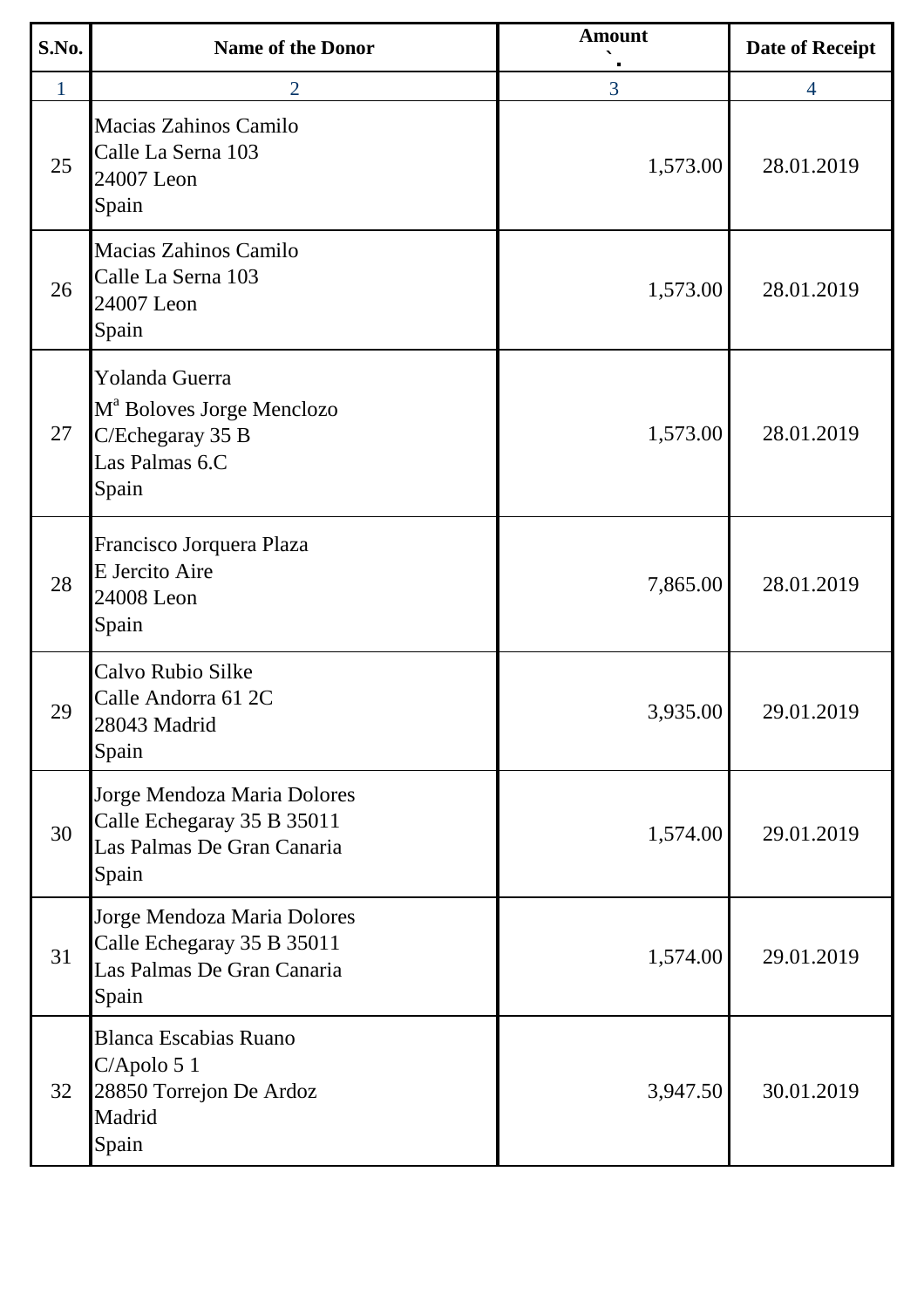| S.No. | <b>Name of the Donor</b>                                                                                       | <b>Amount</b> | <b>Date of Receipt</b> |
|-------|----------------------------------------------------------------------------------------------------------------|---------------|------------------------|
| 1     | 2                                                                                                              | 3             | 4                      |
| 33    | Alicia Vidal Monzo<br>C/Urano 16 F<br>28850 Torrejon De Ardoz<br>Madrid<br>Spain                               | 28,000.00     | 30.01.2019             |
| 34    | <b>Monfort Olivier</b><br>Rue Firmin Martin 3 1160<br>Auderghem<br>Spain                                       | 2,200.00      | 02.02.2019             |
| 35    | Maria Noelia Montoya Albert<br>Tarragona<br>Spain                                                              | 1,450.00      | 02.02.2019             |
| 36    | Sandra Romero Ferron<br>Plz/Josep PLA 1<br>Casadevall $N^{\circ}$ 1 5° 5 <sup>a</sup><br>47001 Girona<br>Spain | 1,100.00      | 02.02.2019             |
| 37    | Juan Latorre Navas<br>C/Pintor Lorenzo Casanova<br>N 45 1 03003 Alicante<br>Spain                              | 490.00        | 02.02.2019             |
| 38    | <b>Mark Notario Fleix</b><br>Carrer Misser Sitges 9 1 1A<br>43003<br>Spain                                     | 1,450.00      | 02.02.2019             |
| 39    | Jaime Zalduegui Besga<br><b>Calle Perez Galdos</b><br>14 4 D 48010 Bilbao<br>Spain                             | 794.50        | 07.02.2019             |
| 40    | Ana Francisca Ferra Palazon<br>Paseo Cala Gamba 21<br>07007 Palaa Balones<br>Spain                             | 1,100.00      | 11.02.2019             |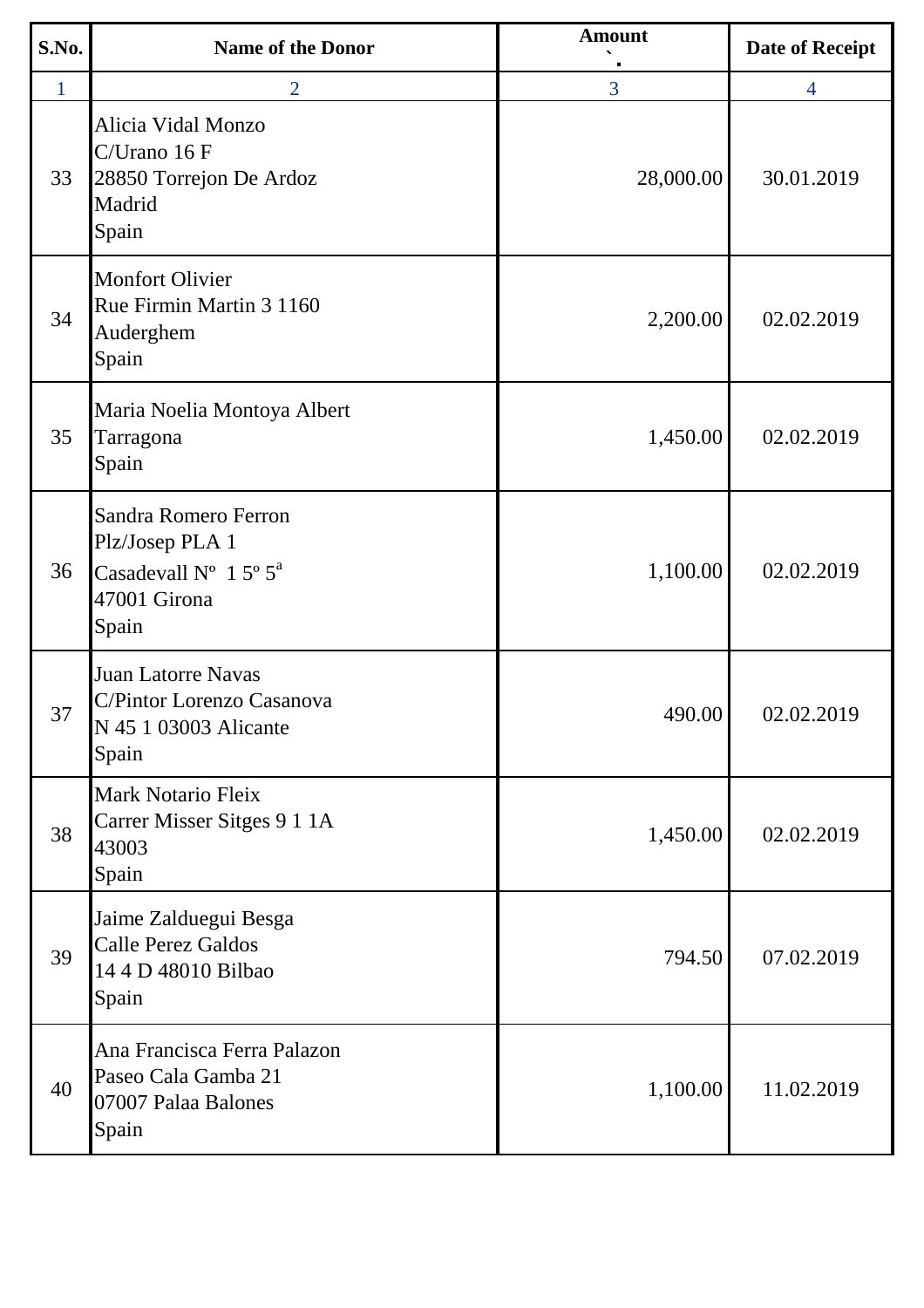| S.No.        | <b>Name of the Donor</b>                                                                     | <b>Amount</b> | <b>Date of Receipt</b> |
|--------------|----------------------------------------------------------------------------------------------|---------------|------------------------|
| $\mathbf{1}$ | 2                                                                                            | 3             | 4                      |
| 41           | Pedro Jose Payeras Capo<br><b>Carrer Sabaters 29</b><br>Inca 07300 Mallorca<br>Spain         | 1,100.00      | 11.02.2019             |
| 42           | Eva Alonso Concha<br>Calle Argumosa 5° INT Drg<br>28012 Madrid<br>Spain                      | 1,000.00      | 11.02.2019             |
| 43           | Maria Del Carmen Mouna Vivar<br>CL Aldea Del Fresno 25 1° B<br>CP 28045 Madrid<br>Spain      | 700.00        | 11.02.2019             |
| 44           | Prats Beltran Antonia<br>Ctra Manacor XM 11 6 Apartado<br>Correds 71<br>07199 Palma<br>Spain | 1,100.00      | 12.02.2019             |
| 45           | Dolors Mane Figueras<br>Annibal 9 B<br>Palma 07013 Mallorca<br>Spain                         | 1,561.00      | 12.02.2019             |
| 46           | Alba Ramon Francisca<br>C/Sant Bartomev 11 $2^0$<br>07001 Palma<br>spain                     | 7,755.00      | 12.02.2019             |
| 47           | Francisca Alba Ramon<br>C/Sant Bartomey 11 2<br>07001 Palma De Mallorca<br>Spain             | 3,102.00      | 12.02.2019             |
| 48           | Prats Beltran Antonia<br>Ctra Manacor XM 11 6 Apartado<br>Correds 71 07199 Palma<br>Spain    | 23,265.00     | 12.02.2019             |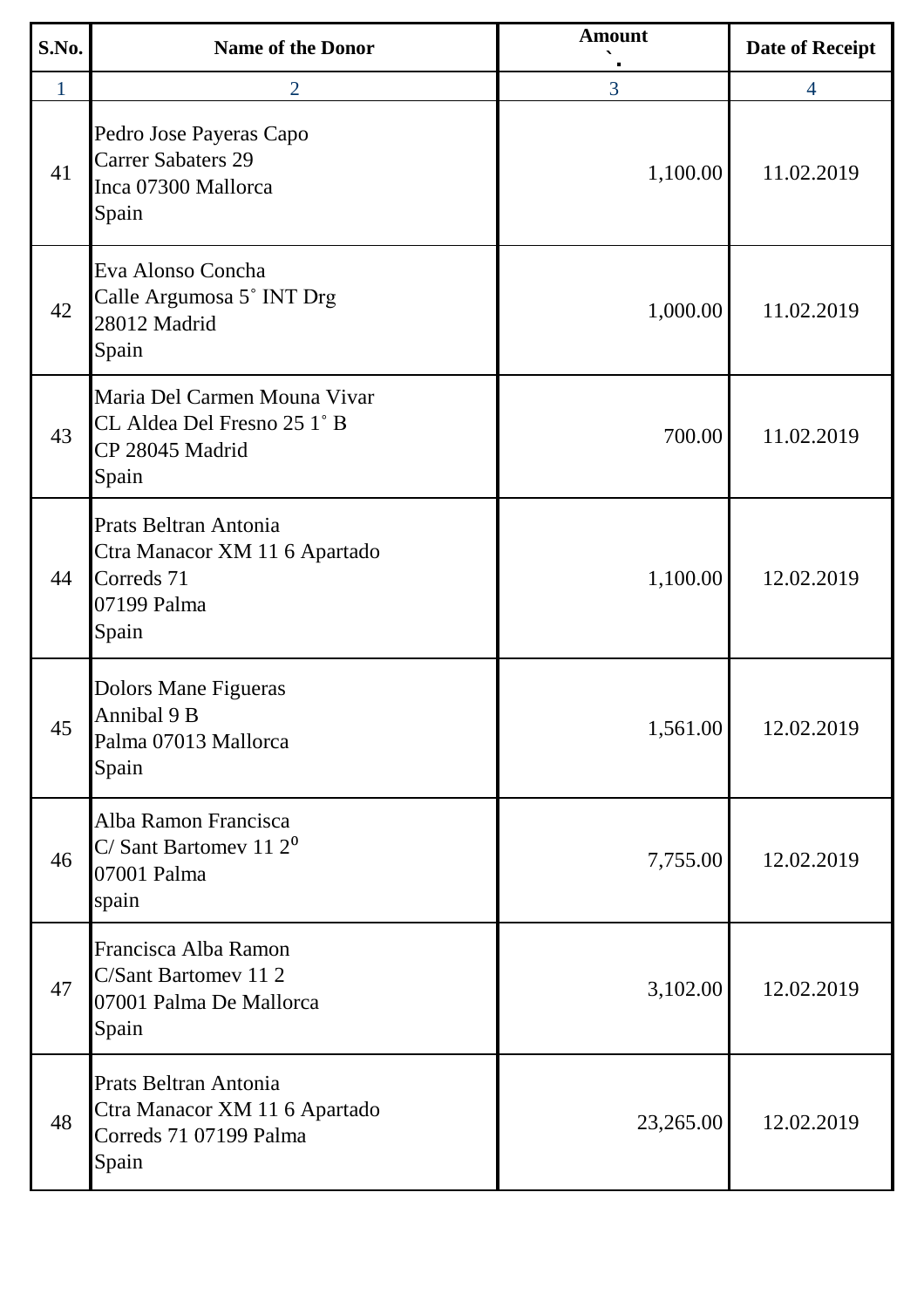| S.No.        | <b>Name of the Donor</b>                                                                                                      | <b>Amount</b> | <b>Date of Receipt</b> |
|--------------|-------------------------------------------------------------------------------------------------------------------------------|---------------|------------------------|
| $\mathbf{1}$ | 2                                                                                                                             | 3             | $\overline{4}$         |
| 49           | Alazna Mugica Munduate<br>Avenida Calle la Florida 57 5<br>Dcrecha 01005 Victoria<br>Gajteiz Araba<br>Spain                   | 520.00        | 12.02.2019             |
| 50           | Mercedes Delgada Rios<br>M <sup>a</sup> Especanza<br><b>Fresno Pineda</b><br>Avdo Carlos Haya 192<br>2 D Malaga<br>Spain      | 3,865.00      | 14.02.2019             |
| 51           | Nuria Alaber Gallen<br>Calle Stuart 131 1°C<br>ES Castel 07720<br>Spain                                                       | 1,500.00      | 14.02.2019             |
| 52           | Rosa Maria Duran Bertran<br>C/ San Agustin M<br>Elmasnou 08320<br><b>Barcelona</b><br>Spain                                   | 2,370.00      | 16.02.2019             |
| 53           | Julia Abad Garcia<br>Paseo Roman Fabra 17<br>20 2A 08320 El Nasnou<br>Spain                                                   | 1,000.00      | 16.02.2019             |
| 54           | Ginesa De Gea Sanchez<br>Calle Juan Carlos $1 N^0 9 1^0 3^a$<br>08320 Bell Resguard<br>El Masnou<br><b>Barcelona</b><br>Spain | 1,000.00      | 16.02.2019             |
| 55           | Maria Carmen Blanco Romero<br>C/San Fernando 47<br>Estepa Sevilla<br>Spain                                                    | 3,300.00      | 18.02.2019             |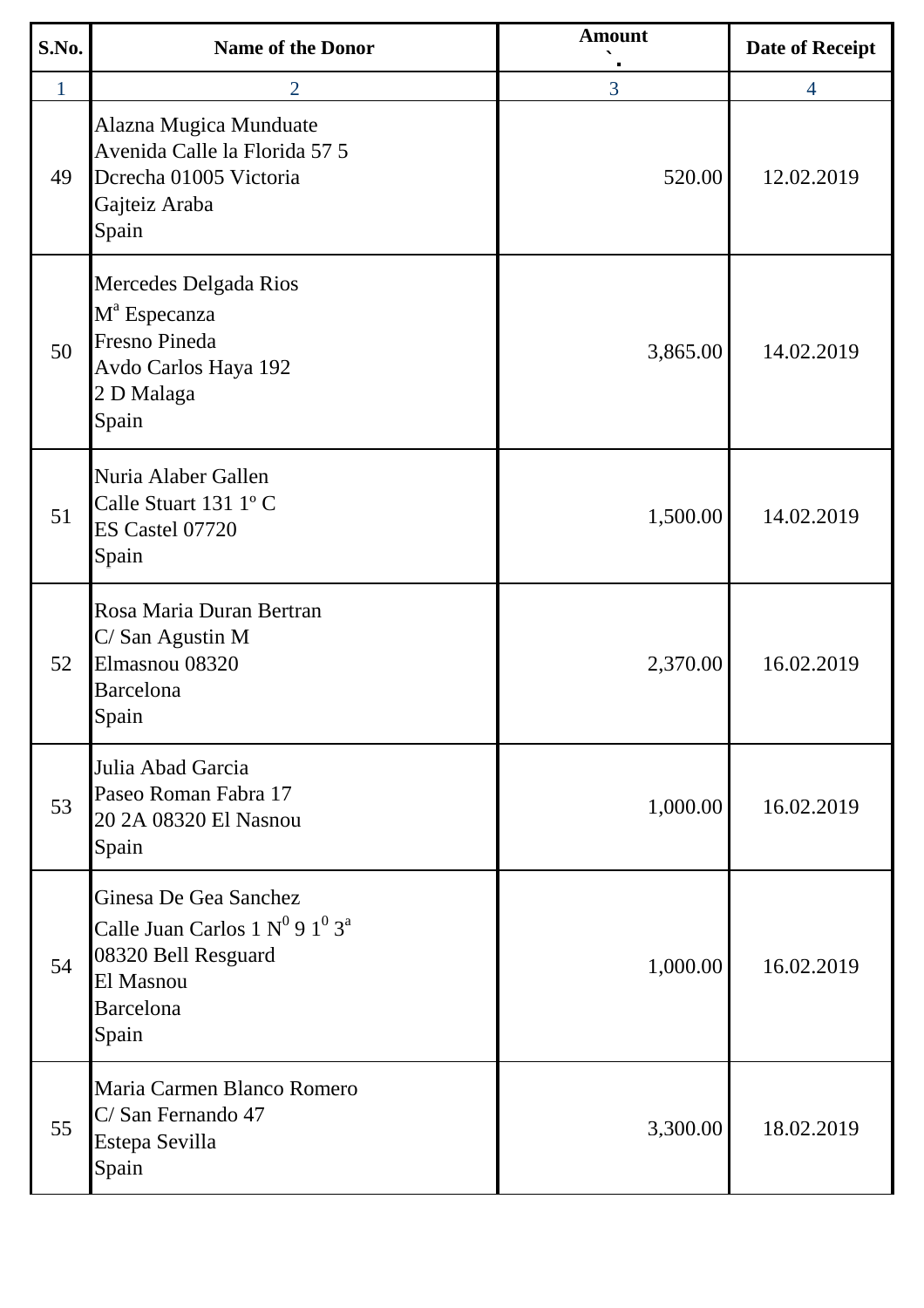| S.No.        | <b>Name of the Donor</b>                                                                      | <b>Amount</b> | <b>Date of Receipt</b> |
|--------------|-----------------------------------------------------------------------------------------------|---------------|------------------------|
| $\mathbf{1}$ | $\overline{2}$                                                                                | 3             | $\overline{4}$         |
| 56           | Rosa Amoros Viaplana<br>$C/$ Latorre $N^{\circ}$ 12<br>Vinebre 43792<br>Spain                 | 3,300.00      | 18.02.2019             |
| 57           | <b>Vicenc Costa Sistach</b><br>Avd/Catdlunya 23 1º 1<br>Gironella<br>08680 Catalunya<br>Spain | 2,200.00      | 18.02.2019             |
| 58           | Jose Estrada Soler<br>Cilleida 43 B 08680<br>Gironella<br>Spain                               | 7,820.00      | 18.02.2019             |
| 59           | Margarita Jane Santa Maria<br>A Bau 131 3° 1 <sup>ª</sup><br>08036 Barcelona<br>Spain         | 4,000.00      | 18.02.2019             |
| 60           | <b>Fatima Robles Castro</b><br>Avd Andalucia 176, 1º CP 41560<br>Estepa (Sevilla)<br>Spain    | 2,200.00      | 18.02.2019             |
| 61           | Noelia Sanchez Mulero<br>Calle Italia 19 EL Masnou<br>08320 Barcelona<br>Spain                | 1,564.00      | 18.02.2019             |
| 62           | Pedro Salvat Colomer<br>San Agustin 13<br><b>EL Masnou</b><br>Barcelona<br>Spain              | 1,564.00      | 18.02.2019             |
| 63           | Carmen Manzano Lara<br>Pl Ramon Y Cajal N° 1 9° 4°<br><b>EL Mosnou</b><br>Barcelona<br>Spain  | 1,564.00      | 18.02.2019             |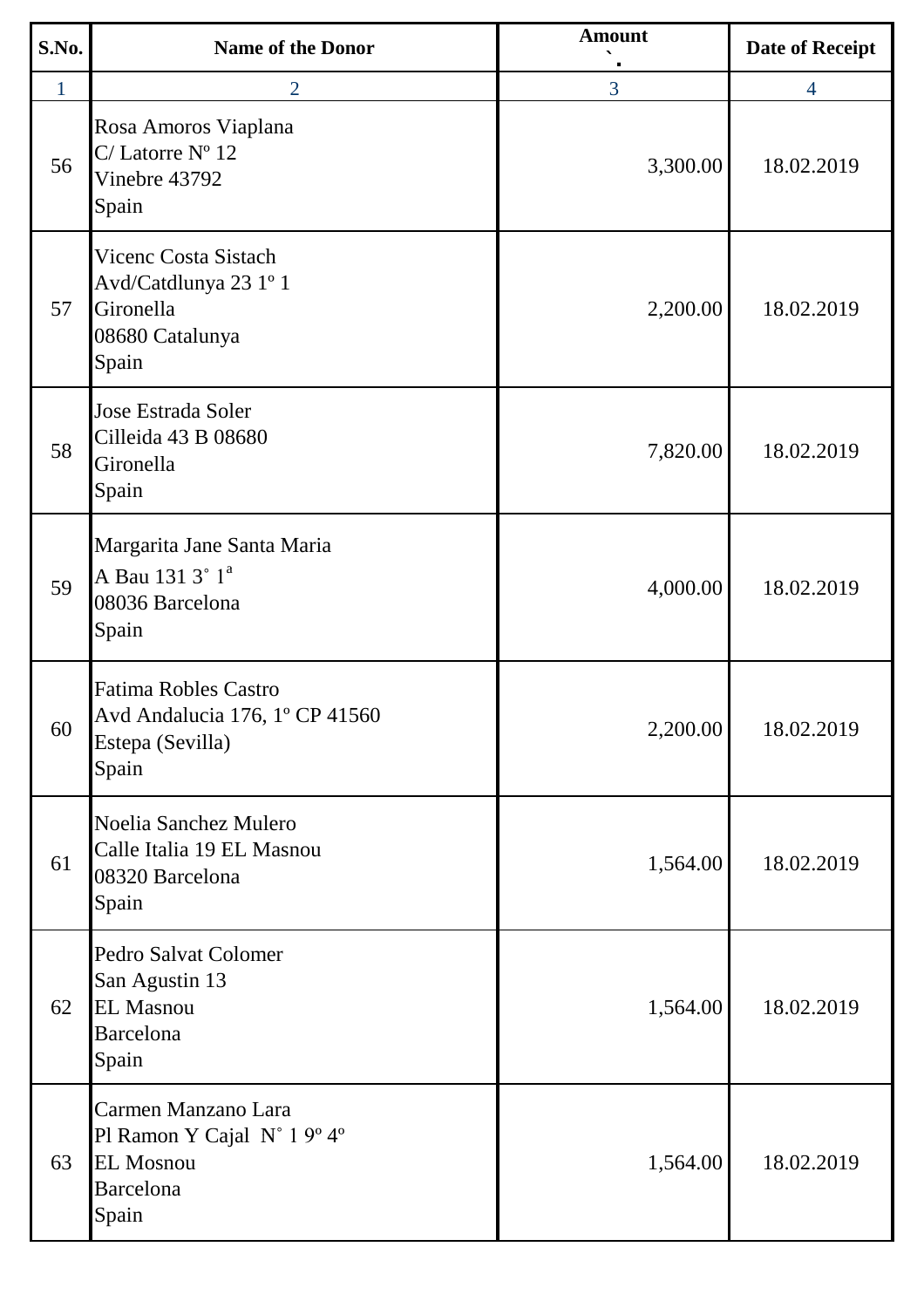| S.No.        | <b>Name of the Donor</b>                                                                                  | <b>Amount</b> | <b>Date of Receipt</b> |
|--------------|-----------------------------------------------------------------------------------------------------------|---------------|------------------------|
| $\mathbf{1}$ | 2                                                                                                         | 3             | $\overline{4}$         |
| 64           | Rosa Maria Duran Bertran<br>C/San Agustin 17<br>El Masnou 08320<br>Spain                                  | 68,034.00     | 18.02.2019             |
| 65           | De Gea Sanchez Ginesa<br>Calle Juan Carlos 1,9,1,3 08320<br><b>EL Masnou</b><br>Spain                     | 1,564.00      | 18.02.2019             |
| 66           | Balakrishna Chintaginjala<br>8982 SW Village LP<br>Chanhassen MN 55317<br><b>United States of America</b> | 71,500.00     | 19.02.2019             |
| 67           | Pedro Eustasio Ugaldea<br>B <sup>°</sup> Atxondoa 3<br>Forua 48393<br>Spain                               | 350.00        | 20.02.2019             |
| 68           | Francisca Avila Morente<br>M Caslor De La Cerca Nº 22<br>18007<br>Spain                                   | 78,200.00     | 20.02.2019             |
| 69           | Concepcion Ballesteros Avila<br>Siele Laqunes 99<br>18150 Granada<br>Spain                                | 3,128.00      | 20.02.2019             |
| 70           | Maria Isabel Del Pozo Rello<br>Goya 129 28009<br>Madrid<br>Spain                                          | 15,640.00     | 20.02.2019             |
| 71           | Maria Isabel Del Pozo Rello<br>Goya 129 28009<br>Madrid<br>Spain                                          | 7,820.00      | 20.02.2019             |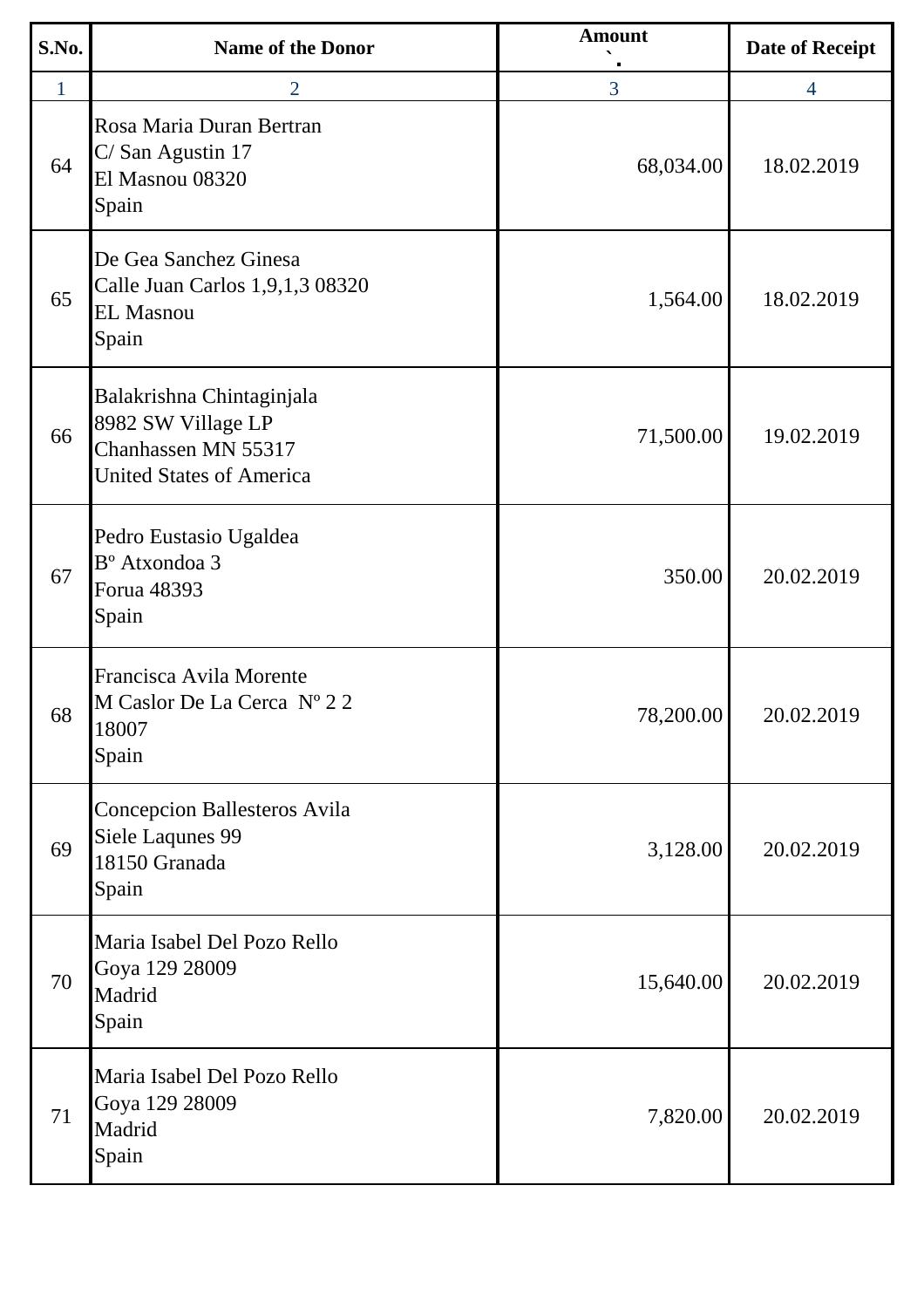| S.No.        | <b>Name of the Donor</b>                                                                | <b>Amount</b> | <b>Date of Receipt</b> |
|--------------|-----------------------------------------------------------------------------------------|---------------|------------------------|
| $\mathbf{1}$ | $\overline{2}$                                                                          | 3             | $\overline{4}$         |
| 72           | Angelica Medina Flores<br>C/Hermosilla 64 4A<br>28001 Madrid<br>Spain                   | 782.00        | 20.02.2019             |
| 73           | Maria Mar Mato Carreira<br>C/Lugo 9 5° A 15810<br>Arzua A Coruna<br>Spain               | 290.00        | 25.02.2019             |
| 74           | Nadia Ruiz Pastor<br>C/Campolivar 20<br>46980 Valencia<br>Spain                         | 700.00        | 28.02.2019             |
| 75           | Marta Garcia Zornoza<br>Crta/Las Anorias N° 7<br>Fuente Alamo (Albacete) 02651<br>Spain | 350.00        | 28.02.2019             |
| 76           | Isabella Rinda Cano<br>Calle Calsbaza nº 9<br>Beralmadena<br>Malaga 29630<br>Spain      | 1,56,076.50   | 05.03.2019             |
| 77           | Juan Pedro Fuentes Perez<br>C/ Santa EL 18 29620<br>Spain                               | 3,10,600.00   | 05.03.2019             |
| 78           | Maxim Hariri Petrova<br>Calle Landces 28, Casa 8<br>Spain                               | 3,10,600.00   | 05.03.2019             |
| 79           | Natalia Dominguez Ochoa<br>C.Ronda Del Goll Este 728<br>Urb. Albesdi 1 C 2<br>Spain     | 3,10,600.00   | 05.03.2019             |
| 80           | Maria Cristina Riveiro Benetez<br>Avda San Adrian<br>Nº25 3 A Bilbao<br>spain           | 15,600.00     | 07.03.2019             |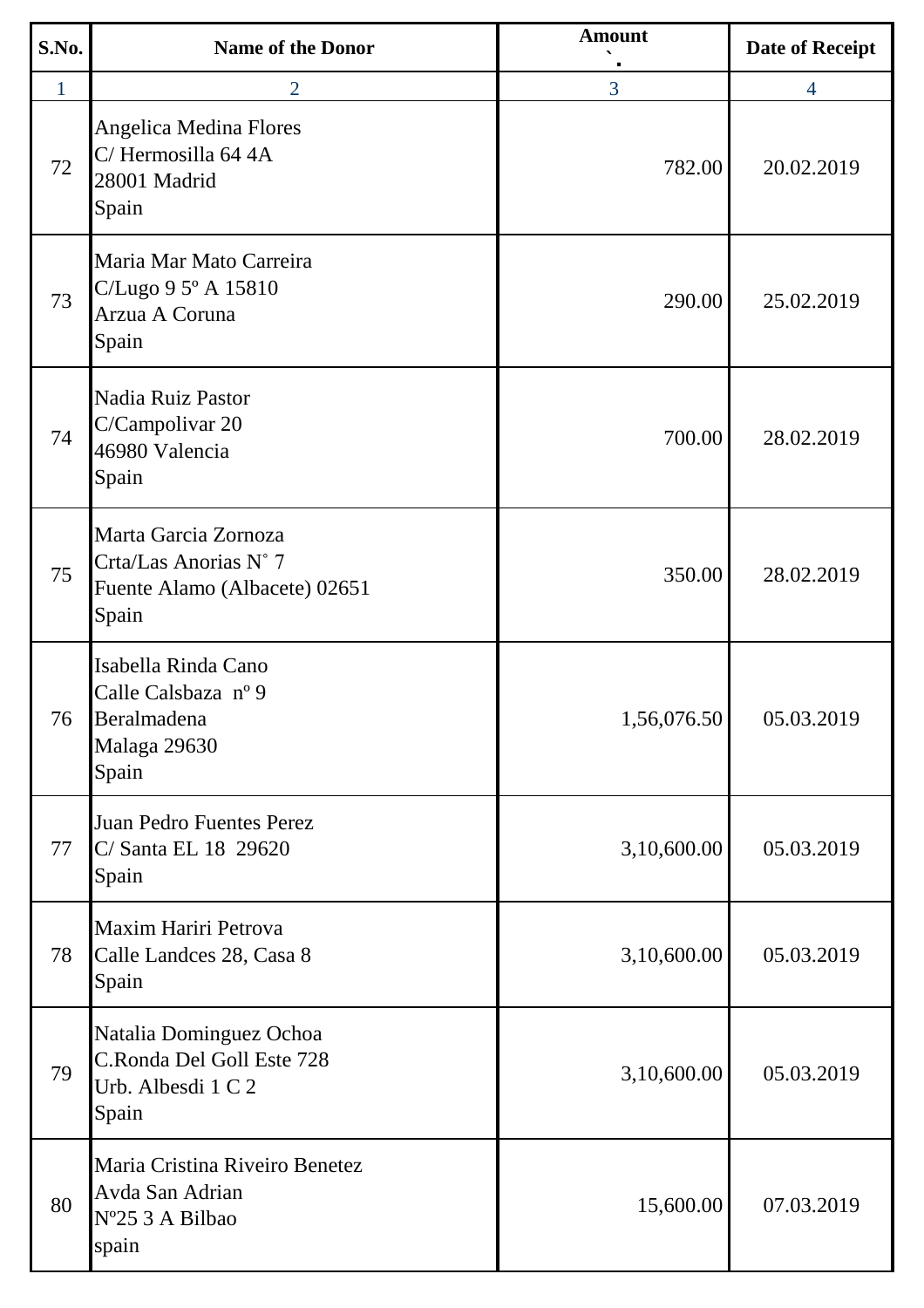| S.No. | <b>Name of the Donor</b>                                                                                                  | <b>Amount</b> | <b>Date of Receipt</b> |
|-------|---------------------------------------------------------------------------------------------------------------------------|---------------|------------------------|
| 1     | $\overline{2}$                                                                                                            | 3             | $\overline{4}$         |
| 81    | <b>Monica Mari Torres</b><br>Avenida Espana 63 Rts<br>07800 Eivissa<br><b>Valles Balears</b><br>Spain                     | 2,340.00      | 07.03.2019             |
| 82    | <b>Roberto Costa Renart</b><br>Vilamari 48 4° 1 <sup>a</sup><br>08015 Barcelona<br>Spain                                  | 1,560.00      | 07.03.2019             |
| 83    | Mario Gutierrez Guardiola<br>C/Cistell N°2 Olot<br>Girona 17800<br>Spain                                                  | 3,795.00      | 12.03.2019             |
| 84    | Carlos Beltran Larrode<br>Paseo Ruisenures 14 8 B<br>50006 Zaragoza<br>Spain                                              | 27,120.00     | 15.03.2019             |
| 85    | <b>Tamara Sanchez Sanchez</b><br>C/Calle Inclan $N^{\circ}$ 5 Apto 18<br>08860 Castellderels<br><b>Barcelona</b><br>Spain | 4,000.00      | 15.03.2019             |
| 86    | Guillem Parera Parra<br>Pza Carles Trias Bertran 8 1 2<br>Vilassar De Mar<br>Spain                                        | 2,000.00      | 15.03.2019             |
| 87    | Maria Merce Leonhardt Gallego<br>Joan Oliver 18 1° 1a<br><b>San Cugot Valles</b><br>Spain                                 | 3,777.50      | 19.03.2019             |
| 88    | Maria Merce Leonhardt Gallego<br>Joan Oliver 18 1° 1a<br><b>San Cugot Valles</b><br>Spain                                 | 3,777.50      | 19.03.2019             |